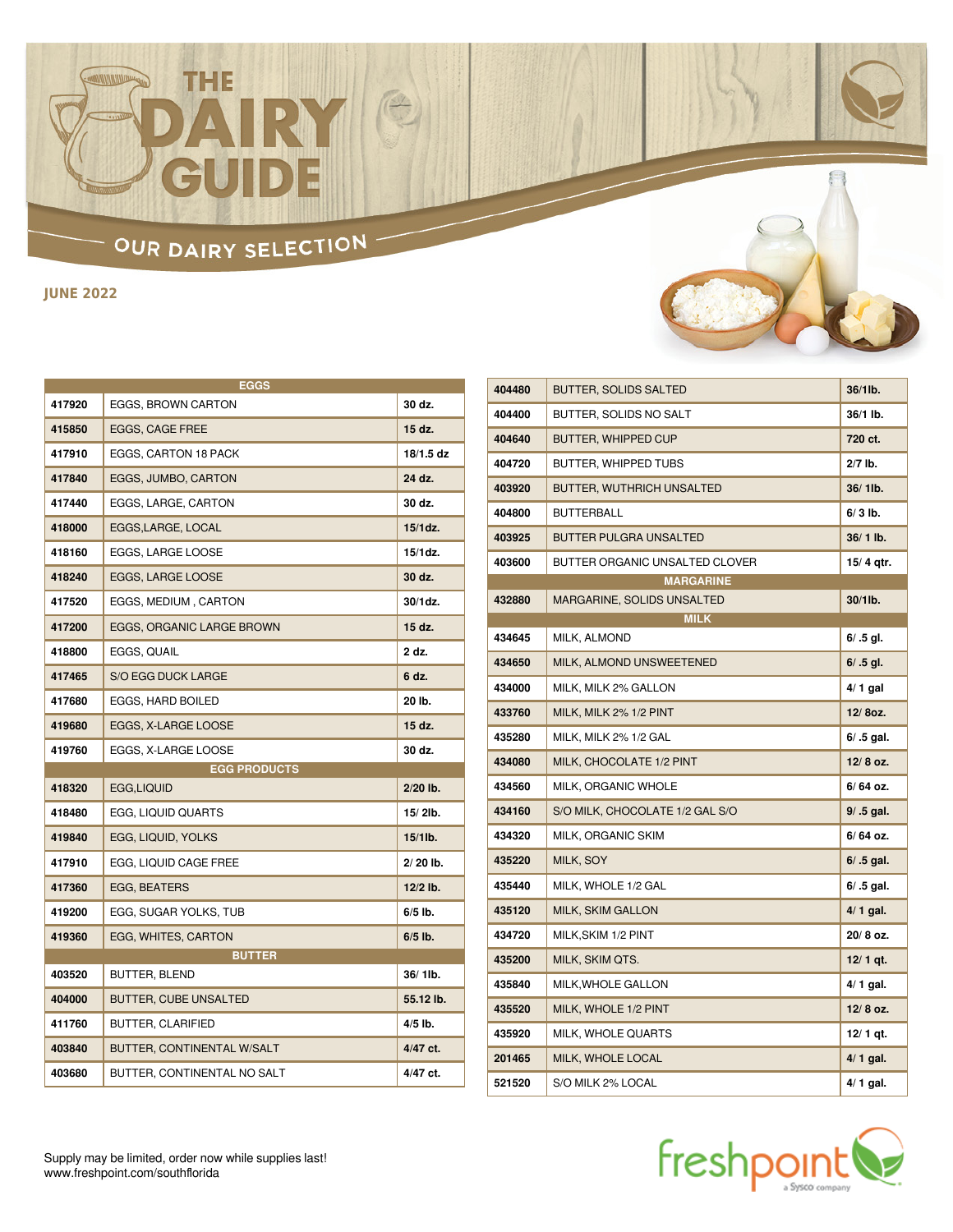# $\mathbf{D}$  :

 $\begin{picture}(42,10) \put(0,0){\line(1,0){10}} \put(15,0){\line(1,0){10}} \put(15,0){\line(1,0){10}} \put(15,0){\line(1,0){10}} \put(15,0){\line(1,0){10}} \put(15,0){\line(1,0){10}} \put(15,0){\line(1,0){10}} \put(15,0){\line(1,0){10}} \put(15,0){\line(1,0){10}} \put(15,0){\line(1,0){10}} \put(15,0){\line(1,0){10}} \put(15,0){\line(1$ 

THE

**JUNE 2022 | pg 2**

#### OUR DAIRY SELECTION -

| <b>MILK PRODUCTS- CREAM</b> |                                      |              |
|-----------------------------|--------------------------------------|--------------|
| 404880                      | <b>BUTTERMILK</b>                    | 9/ .6 gal.   |
| 413600                      | CREAM REAL WHIP TOPPING CAN          | 12/15 oz.    |
| 425680                      | <b>HALF &amp; HALF QUARTS</b>        | $12/1$ qt.   |
| 413440                      | CREAM HEAVY 36%                      | $12/1$ qt.   |
| 413520                      | CREAM HEAVY 40%                      | $12/1$ qt.   |
| 413442                      | CREAM HEAVY 40%                      | 9/ .5 gal.   |
| 413445                      | <b>S/O LOCAL HEAVY CREAM</b>         | $9/64$ oz.   |
| 413680                      | HALF& HALF, INDIVIDUAL               | 360 ct.      |
| 413760                      | <b>CREAMER NON DAIRY, INDIVIDUAL</b> | 360 ct.      |
| 425760                      | <b>HALF &amp; HALF PINTS</b>         | 12/16 oz.    |
| 434440                      | <b>LACTAID MILK 1/2GAL</b>           | $6/ .5$ gal. |
| 434480                      | LACTAID MILK 1/2 PINTS               | 12/8 oz.     |
|                             | <b>CULTURED DAIRY PRODUCTS</b>       |              |
| 412180                      | <b>COTTAGE CHEESE 1%</b>             | $4/5$ lb.    |
| 412320                      | <b>COTTAGE CHEESE 4%</b>             | 4/5lb.       |
| 413120                      | <b>CREAM CHEESE 1 OZ CUPS</b>        | 100/1 oz.    |
| 413200                      | CREAM CHEESE NUEFCHATEL S/O          | $10/3$ lb.   |
| 413280                      | <b>CREAM CHEESE PHILADELPHIA</b>     | $6/3$ lb.    |
| 412880                      | <b>CREAM CHEESE</b>                  | $10/3$ lb.   |
| 414000                      | <b>CREME FRAICHE</b>                 | 2/ 4.75 lb.  |
| 413920                      | CREME DEVON S/O                      | 6/17.6 oz    |
| 433360                      | <b>MASCARPONE CHEESE</b>             | $12/1$ lb.   |
| 450240                      | <b>SOUR CREAM</b>                    | 4/5lb.       |
| 450080                      | <b>SOUR CREAM</b>                    | 12/16 oz.    |
| 412400                      | <b>SOUR CREAM BORDEN</b>             | $2/5$ lb.    |
| 453250                      | YOGURT, VANILLA                      | $6/2$ lb.    |
| 453221                      | YOGURT, PLAIN                        | $4/5$ lb.    |
| 453360                      | YOGURT, PLAIN 32 OZ                  | $6/2$ lb.    |
| 436000                      | YOGURT, STRAWBERRY                   | 4/5 lb.      |
| 453040                      | YOGURT, GREEK S/O                    | 4/5 lb.      |
| 439220                      | YOGURT, GREEK ORGANIC S/O            | 6/ 1 lb.     |
| 452890                      | YOGURT, STRAWBRRY BANANA S/O         | 48/4 oz.     |
| 455100                      | YOGURT, PEACH                        | 48/4 oz.     |

| 452870           | YOGURT, STRAWBERRY                          | 48/4 oz.                 |
|------------------|---------------------------------------------|--------------------------|
|                  | <b>AMERICAN CHEESE</b>                      |                          |
| 400160           | AMERICAN YELLOW SLICED-120 CT               | $4/5$ lb.                |
| 451040           | AMERICAN WHITE SLICED-120 CT                | $4/5$ lb.                |
|                  | <b>CHEDDAR</b>                              |                          |
| 409140           | <b>CHEDDAR AGED 4YRS</b>                    | 5 lb.                    |
| 412960           | <b>CHEDDAR MILD WHITE</b>                   | 10 lb.                   |
| 409120           | CHEDDAR MILD YELLOW                         | 10 lb.                   |
| 407440           | <b>SMOKED CHEDDAR</b>                       | $6/2$ lb.                |
| 409440           | <b>CHEDDAR WHITE SHARP</b>                  | 10 lb.                   |
| 409830           | <b>CHEDDAR SHARP YELLOW</b>                 | 10 lb.                   |
| 407520           | CHEDDAR YELLOW SHREDDED                     | $4/5$ lb.                |
| 407680           | <b>CHEDDAR SLICED</b>                       | $6/24$ oz.               |
| 407600           | CHEDDAR WHITE SHREDDED                      | $4/5$ lb.                |
|                  | <b>LIONI MOZZARELLA AND BURRATA</b>         |                          |
| 451935           | <b>BURRATA LIONI</b>                        | 6x2/4 oz.                |
| 437215           | BURRATA CON TAETUFO LIONI                   | $2/4$ oz.                |
| 436790           | <b>BUFALO LIONI</b>                         | $2/3$ lb.                |
|                  |                                             |                          |
|                  | <b>MOZZARELLA</b>                           |                          |
| 437200           | MOZZARELLA 8 OZ BALLS                       | $2/3$ lb.                |
| 436720           | MOZZARELLA BOCCOCINI                        | $2/3$ lb.                |
| 436880           | MOZZARELLA CILIGENE/CHERRY SIZE             | $2/3$ lb.                |
| 437120           | <b>MOZZARELLA OVALINE / EGGSIZE</b>         | $2/3$ lb.                |
| 461020           | MOZZARELLA LOAF                             | $8/6$ lb.                |
| 409760           | <b>MOZZARELLA LOG</b>                       | $12/1$ lb.               |
| 437430           | MOZZARELLA SLICED LOGS                      | $6/1$ lb.                |
| 437680           | MOZZARELLA SHREDDED                         | $4/5$ lb.                |
|                  | <b>JACK CHEESE</b>                          |                          |
| 408270           | <b>MONTERREY JACK</b>                       | $1/10$ lb.               |
| 436480           | <b>MONTERREY JACK SHREDDED</b>              | $4/5$ lb.                |
| 436400           | MONTERREY / CHEDDAR SHREDDED                | $4/5$ lb.                |
| 440320           | PEPPER JACK                                 | $1/10$ lb.               |
| 440400           | PEPPER JACK SLICED                          | $6/24$ oz.               |
|                  | <b>MUENSTER</b>                             |                          |
| 461090<br>438080 | <b>MUENSTER LOAF</b><br>MUENSTER SLICED S/O | $6/6$ lb.<br>$4/2.5$ lb. |

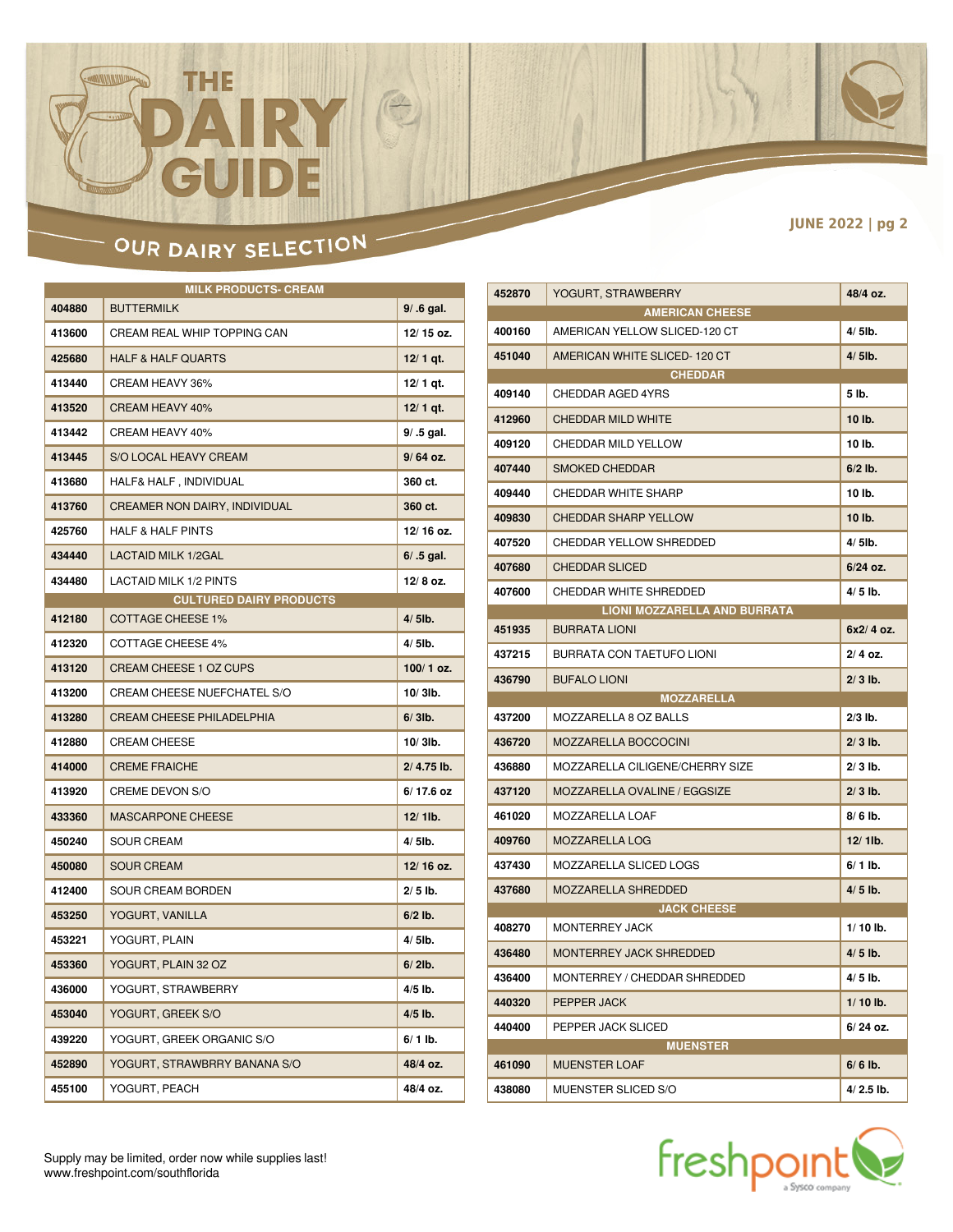### OUR DAIRY SELECTION

 $\mathbf{D}$  :

 $\begin{picture}(42,10) \put(0,0){\line(1,0){10}} \put(15,0){\line(1,0){10}} \put(15,0){\line(1,0){10}} \put(15,0){\line(1,0){10}} \put(15,0){\line(1,0){10}} \put(15,0){\line(1,0){10}} \put(15,0){\line(1,0){10}} \put(15,0){\line(1,0){10}} \put(15,0){\line(1,0){10}} \put(15,0){\line(1,0){10}} \put(15,0){\line(1,0){10}} \put(15,0){\line(1$ 

THE

|        | <b>FRESH CHEESE</b>                 |              |
|--------|-------------------------------------|--------------|
| 408880 | QUESO BLANCO                        | 12/10 oz.    |
|        | <b>PROVOLONE</b>                    |              |
| 461080 | <b>PROVOLONE</b>                    | 12 lb.       |
| 442080 | <b>PROVOLONE SLICED</b>             | 6/24 oz.     |
|        | <b>PARMESAN &amp; ROMANO CHEESE</b> |              |
| 408700 | <b>ASIAGO</b>                       | $1/24$ lb.   |
| 401100 | PARMESAN, BLACK WAX                 | $1/25$ lb.   |
| 461010 | PARMESAN, GRANA PADANO              | $2/10$ lb.   |
| 439360 | PARMESAN, GRATED                    | $4/5$ lb.    |
| 439200 | PARMESAN, GRATED, IMPORTED          | $6/5$ lb.    |
| 410720 | PARMESAN, REGGIANO                  | $1/10$ lb.   |
| 439240 | PARMESAN, SHAVED                    | $4/5$ lb.    |
| 439440 | PARMESAN, SHREDDED, IMPORTED        | $6/5$ lb.    |
| 439280 | PARMESAN, SHREDDED, DOMESTIC        | $4/5$ lb.    |
| 461100 | PECORINO ROMANO                     | $1/15.5$ lb. |
|        | <b>BLEU CHEESE</b>                  |              |
| 450960 | <b>BLEU CHEESE BUTTERMILK</b>       | $1/6$ lb.    |
| 401280 | <b>CRUMBLED BLEU CHEESE</b>         | $4/5$ lb.    |
| 411210 | <b>MAYTAG BLEU CHEESE</b>           | $1/4.5$ lb.  |
| 401770 | <b>BLEU CHEESE WHEEL</b>            | $1/7$ lb.    |
| 429040 | <b>DANISH BLEU CHEESE</b>           | $1/6.5$ lb.  |
| 439520 | GORGONZOLA, DOLCE S/O               | $1/4$ lb.    |
| 451920 | GORGONZOLA, STELLA                  | $1/7$ lb.    |
| 424960 | <b>GORGONZOLA, WHEEL</b>            | $1/8$ lb.    |
|        | <b>RICOTTA CHEESE</b>               |              |
| 444640 | <b>RICOTTA</b>                      | $6/3$ lb.    |
| 444720 | RICOTTA IMPASTATA S/O               | $6/5$ lb.    |
| 444800 | RICOTTA, SALATA                     | $2/5$ lb.    |
|        | <b>FETA CHEESE</b>                  |              |
| 421620 | <b>FETA CRUMBLED</b>                | $2/5$ lb.    |
| 421600 | <b>FETA PAIL</b>                    | $2/9$ lb.    |
|        | <b>GOUDA &amp; EDAM CHEESE</b>      |              |
| 414325 | EDAM LOAF, RED WAX S/O              | $2/5$ lb.    |
| 424400 | <b>BABY GOUDA</b>                   | 12/6 oz.     |
| 424480 | <b>SMOKED GOUDA</b>                 | $4/6$ lb.    |

| 423040 | GOUDA WHEEL, RED WAX             | $1/10$ lb.     |
|--------|----------------------------------|----------------|
|        | <b>SWISS CHEESE</b>              |                |
| 408300 | <b>GRUYERE, LOAF</b>             | $2/6$ lb.      |
| 453087 | JARLSBERG, LOAF S/O              | $1/24$ lb.     |
| 461130 | <b>SWISS, FINLANDIA</b>          | $2/12$ lb.     |
| 461070 | SWISS, FULL CUT                  | $3/14$ lb.     |
| 461120 | <b>SWISS, SANDWICH CUT</b>       | $6/8$ lb.      |
| 451680 | SWISS, SLICED                    | 6/ 24 oz.      |
|        | <b>SPECIALTY CHEESES</b>         |                |
| 402320 | <b>BOURSIN HERB &amp; GARLIC</b> | 12/5 oz.       |
| 402560 | <b>BRIE 60%</b>                  | $1/2.2$ lb.    |
| 402800 | <b>BRIE TINS</b>                 | 12/4.5 oz.     |
| 408770 | <b>CAHILL'S PORTER</b>           | $1/5$ lb.      |
| 405600 | <b>CAMEMBERT TINS</b>            | 12/4.5 oz.     |
| 439120 | CHIHUAHUA                        | $1/6$ lb.      |
| 407930 | <b>DERBY/PORT WINE</b>           | $2/4.4$ lb.    |
| 407880 | <b>DERBY SAGE</b>                | $1/9$ lb.      |
| 422320 | FONTINA, DANISH                  | $1/15$ lb.     |
| 429445 | <b>FONTAL</b>                    | 4/6 lb.        |
| 423120 | <b>GOAT CHEESE</b>               | 12/10.5<br>OZ. |
| 423030 | <b>GOAT CHEESE CRUMBLE</b>       | $2/2$ lb.      |
| 423520 | <b>GOAT CHEESE LOG</b>           | $2/2.2$ lb.    |
| 410880 | DRUNKEN GOAT CHEESE              | $2/6.5$ lb.    |
| 428960 | <b>HUMBOLT FOG GOAT</b>          | 4/16 oz.       |
| 410390 | MIDNIGHT MOON GOAT CHEESE S/O    | $1/8.5$ lb.    |
| 431210 | <b>HALLOUMI</b>                  | 10/8.8 oz.     |
| 424000 | <b>HAVARTI</b>                   | $1/9.5$ lb.    |
| 409920 | <b>CHEESE CLASSIC KIT</b>        | $1/13$ lb.     |
| 410820 | <b>MAHON</b>                     | $2/8$ lb.      |
| 410480 | <b>MANCHEGO 6 MONTH</b>          | $2/6.6$ lb.    |
| 410500 | <b>MIMOLETTE</b>                 | $2/7$ lb.      |
| 438560 | <b>OAXACA</b>                    | 12/14 oz.      |
| 443040 | QUESO FRESCO                     | 12/16 oz.      |



#### **JUNE 2022 | pg 3**